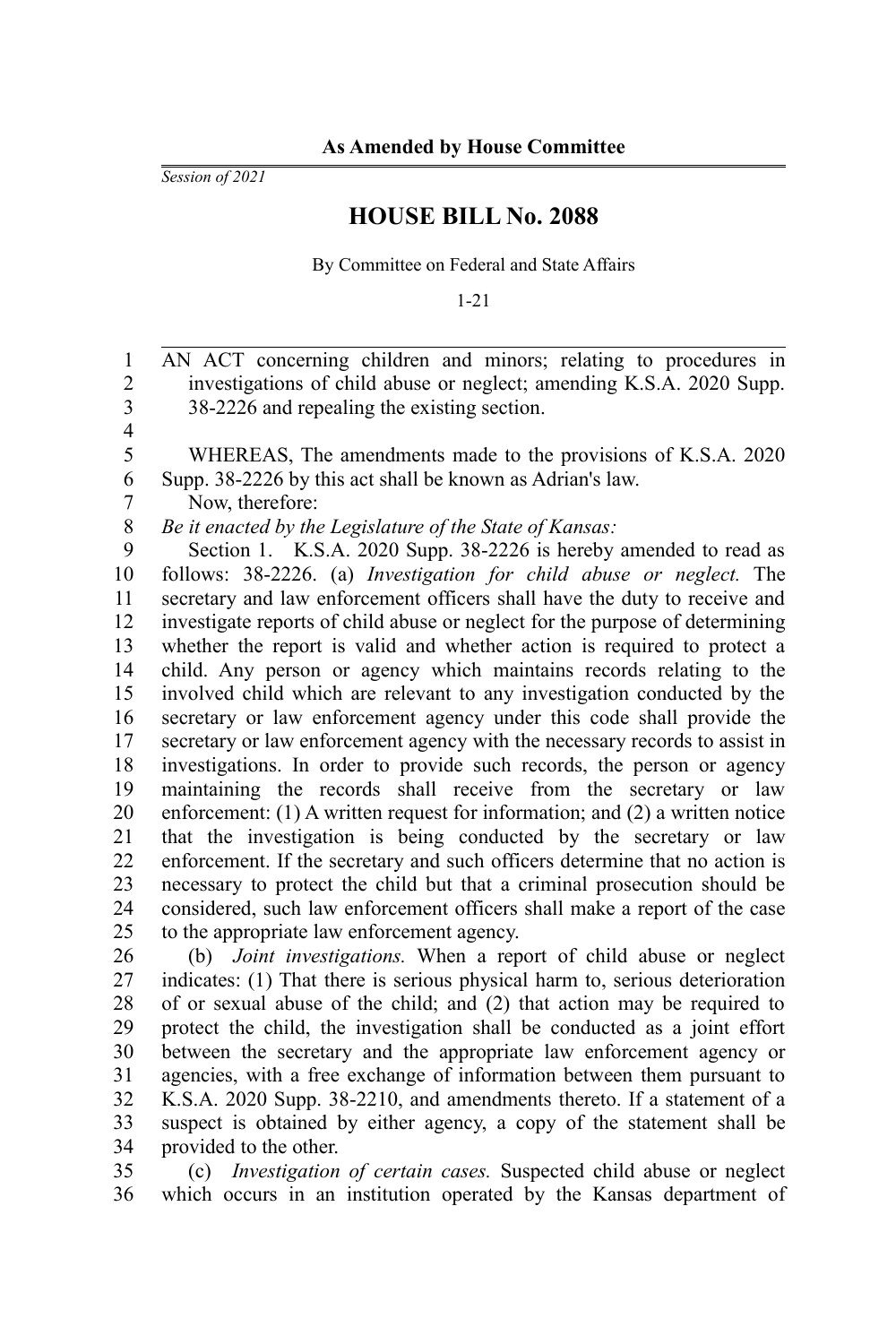corrections shall be investigated by the attorney general or secretary of corrections. Any suspected child abuse or neglect in an institution operated by the Kansas department for aging and disability services, or by persons employed by the Kansas department for aging and disability services or the Kansas department for children and families, or of children of persons employed by either department, shall be investigated by the appropriate law enforcement agency. 1 2 3 4 5 6 7

(d) *Coordination of investigations by county or district attorney.* If a dispute develops between agencies investigating a reported case of child abuse or neglect, the appropriate county or district attorney shall take charge of, direct and coordinate the investigation. 8 9 10 11

(e) *Investigations concerning certain facilities.* Any investigation involving a facility subject to licensing or regulation by the secretary of health and environment shall be promptly reported to the state secretary of health and environment. 12 13 14 15

(f) *Cooperation between agencies.* Law enforcement agencies and the secretary shall assist each other in taking action which is necessary to protect a child regardless of which agency conducted the initial investigation. 16 17 18 19

(g) *Cooperation between school personnel and investigative agencies.* (1) Educational institutions, the secretary and law enforcement agencies shall cooperate with each other in the investigation of reports of suspected child abuse or neglect. The secretary and law enforcement agencies shall have access to a child in a setting designated by school personnel on the premises of an educational institution. Attendance at an interview conducted on such premises shall be at the discretion of the agency conducting the interview, giving consideration to the best interests of the child. To the extent that safety and practical considerations allow, law enforcement officers on such premises for the purpose of investigating a report of suspected child abuse or neglect shall not be in uniform. 20 21 22 23 24 25 26 27 28 29 30

(2) The secretary or a law enforcement officer may request the presence of school personnel during an interview if the secretary or officer determines that the presence of such person might provide comfort to the child or facilitate the investigation. 31 32 33 34

*(h) Visual observation required. As part of any investigation conducted pursuant to this section, the secretary***, or the secretary's designee,** *or the law enforcement agency***, or such agency's designee,** *that is conducting the investigation shall visually observe the child who is the alleged victim of abuse or neglect. In the case of a joint investigation conducted pursuant to subsection (b), the secretary and the investigating law enforcement agency***, or the designees of the secretary and such agency,** *shall both visually observe the child who is the alleged victim of abuse or neglect. All investigation reports shall include the date, time and* 35 36 37 38 39 40 41 42 43